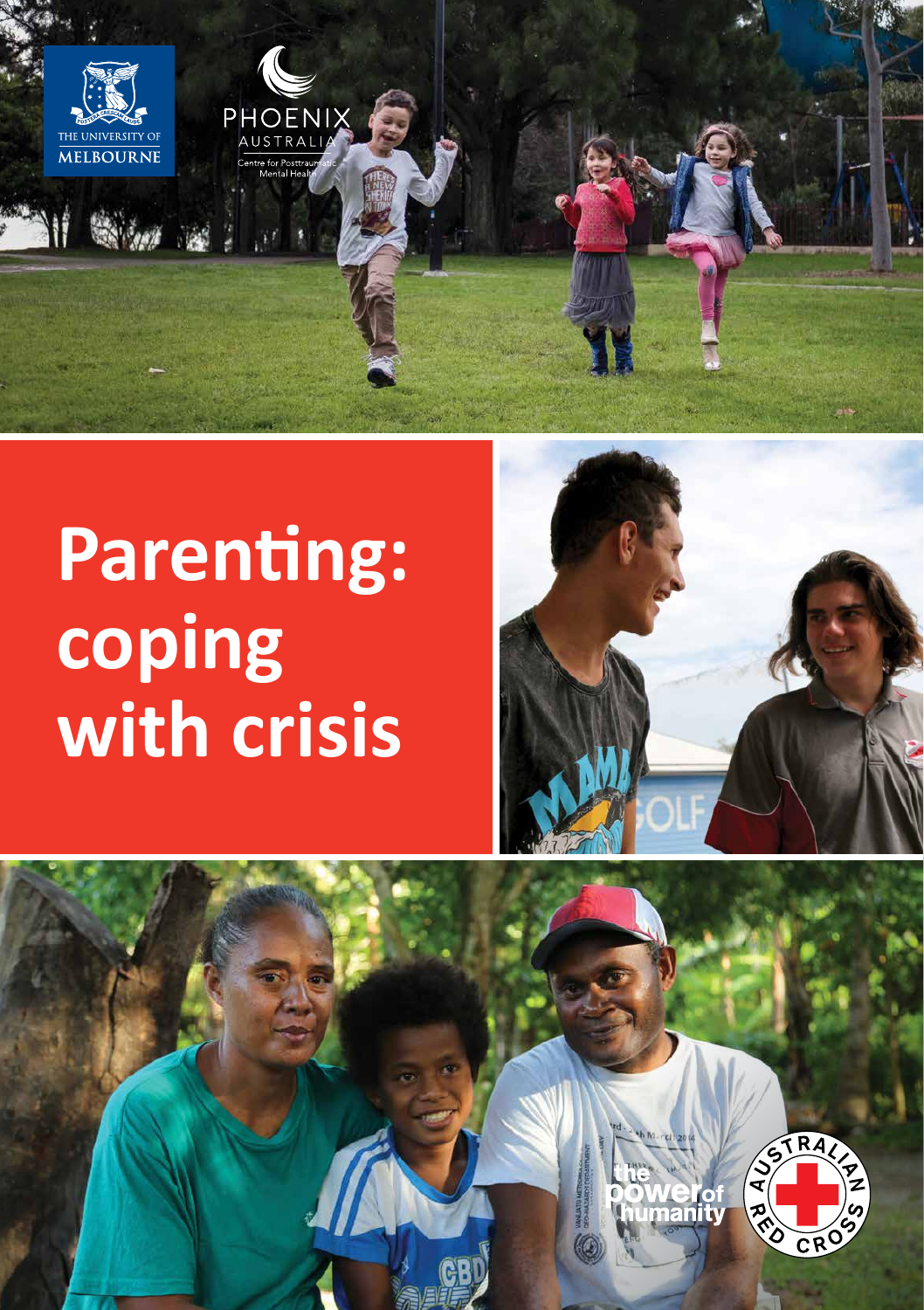Australian Red Cross, The University of Melbourne and Phoenix Australia would like to acknowledge and thank the parents who generously shared their experience of disaster to inform this resource. Original content was compiled by Dr Lauren Kosta, Professor Lisa Gibbs, Ruth Wraith OAM, Dr Elizabeth Newnham, Katitza Marinkovic, Jane Nursey and Australian Red Cross. Thank you to the social workers and mental health professionals who shared their knowledge and experience. This resource was made possible by the Strengthening Children and Families in Disaster and Emergency Recovery, funded by separate philanthropic grants from Helen McPherson Smith Trust, Gandel Philanthropy and Collier Charitable Trust. This booklet uses the term 'parent' when referring to the primary caregiver/s.

Cover (top to bottom): Australian Red Cross/ Conor Ashleigh, Dilini Perera, Dilini Perera.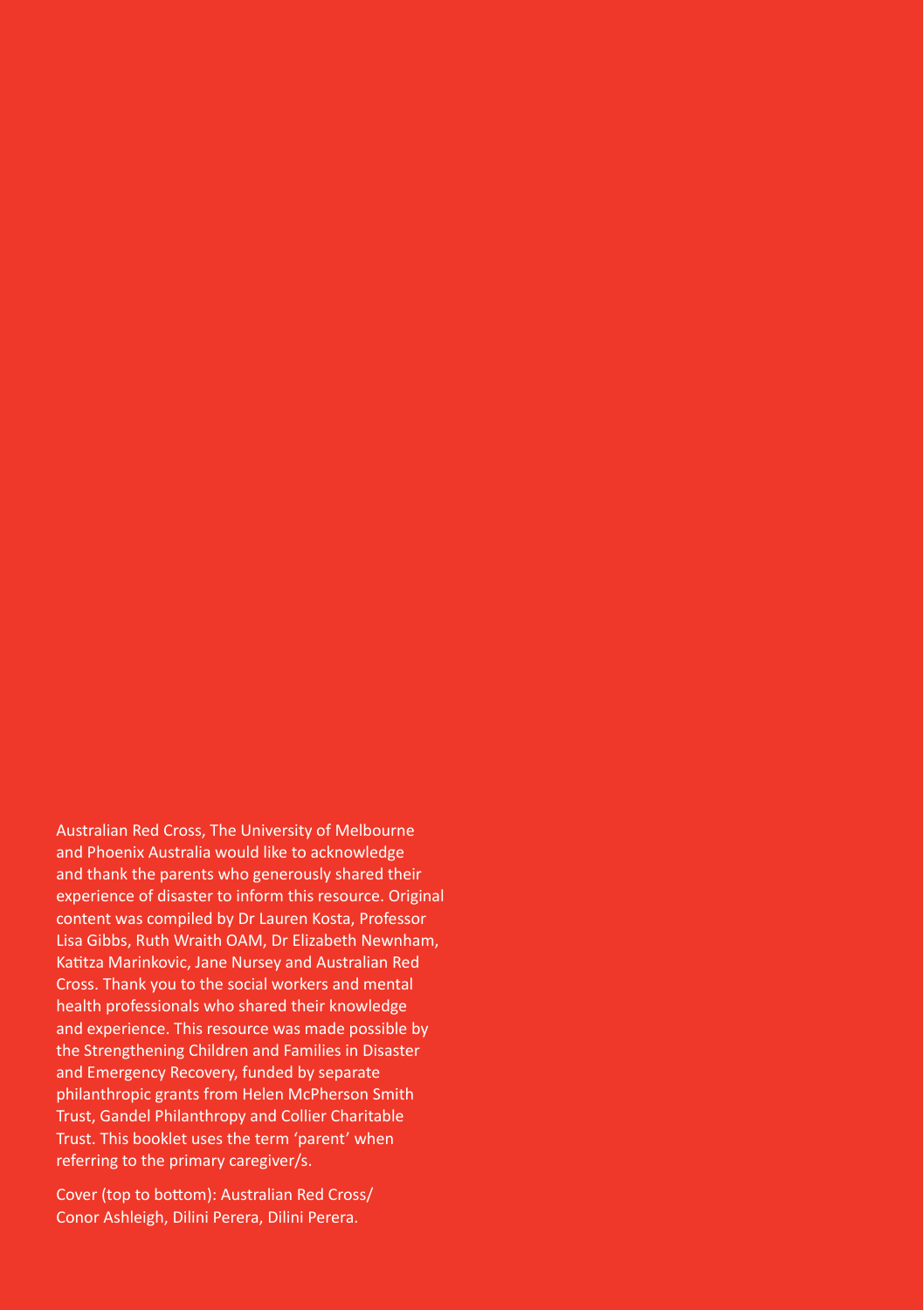# **Contents**

|   | <b>Introduction</b>                       |    |
|---|-------------------------------------------|----|
|   | Coping with crisis while parenting        | 5  |
|   | Parenting is different for everyone       | 5  |
| з | <b>Getting through it</b>                 |    |
|   | Finding your new normal                   |    |
|   | The challenge of 'looking after yourself' | 8  |
|   | The challenge of managing emotions        | 8  |
|   | Wanting to be a good parent               | 10 |
| 4 | <b>Helpful resources</b>                  | 12 |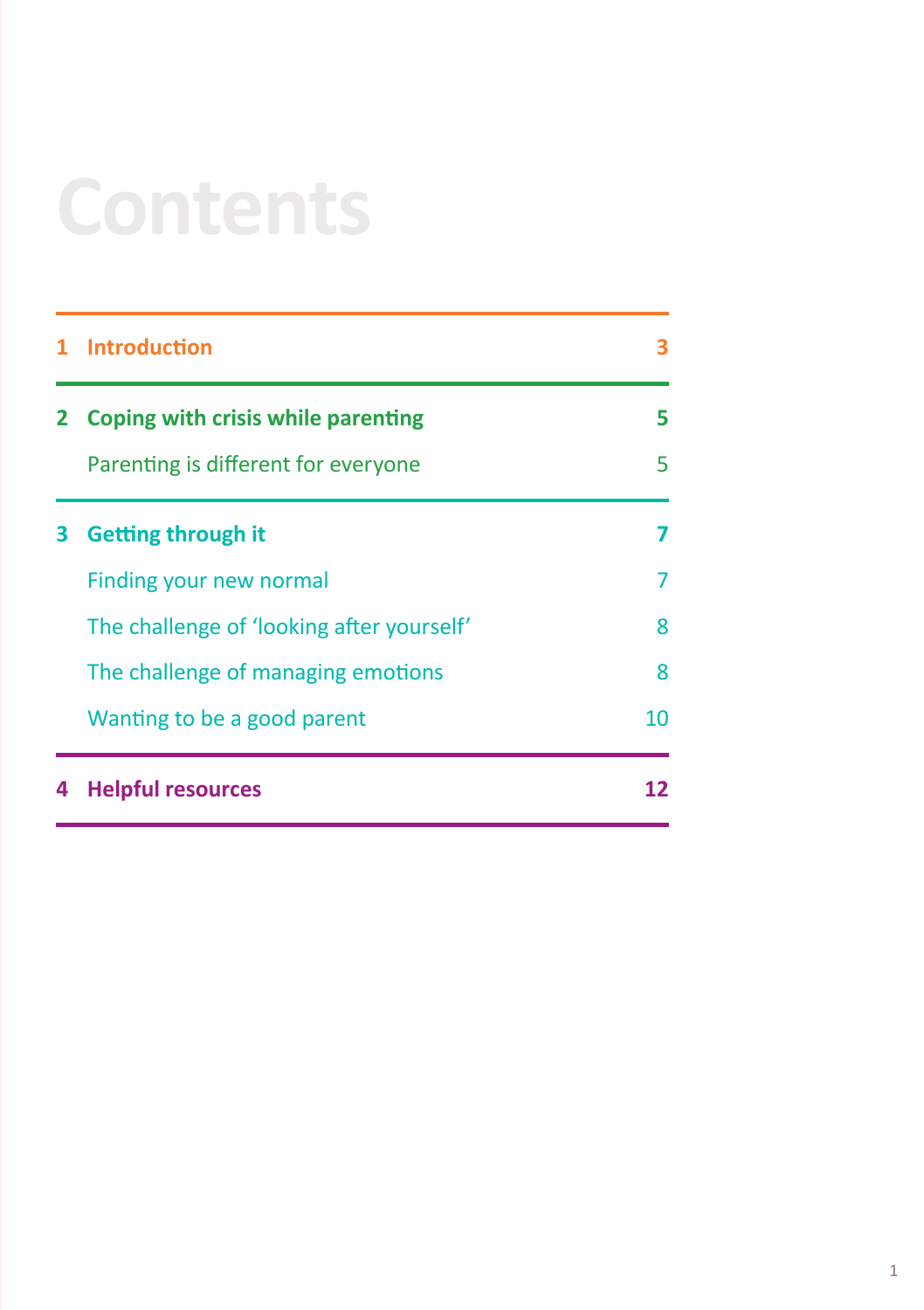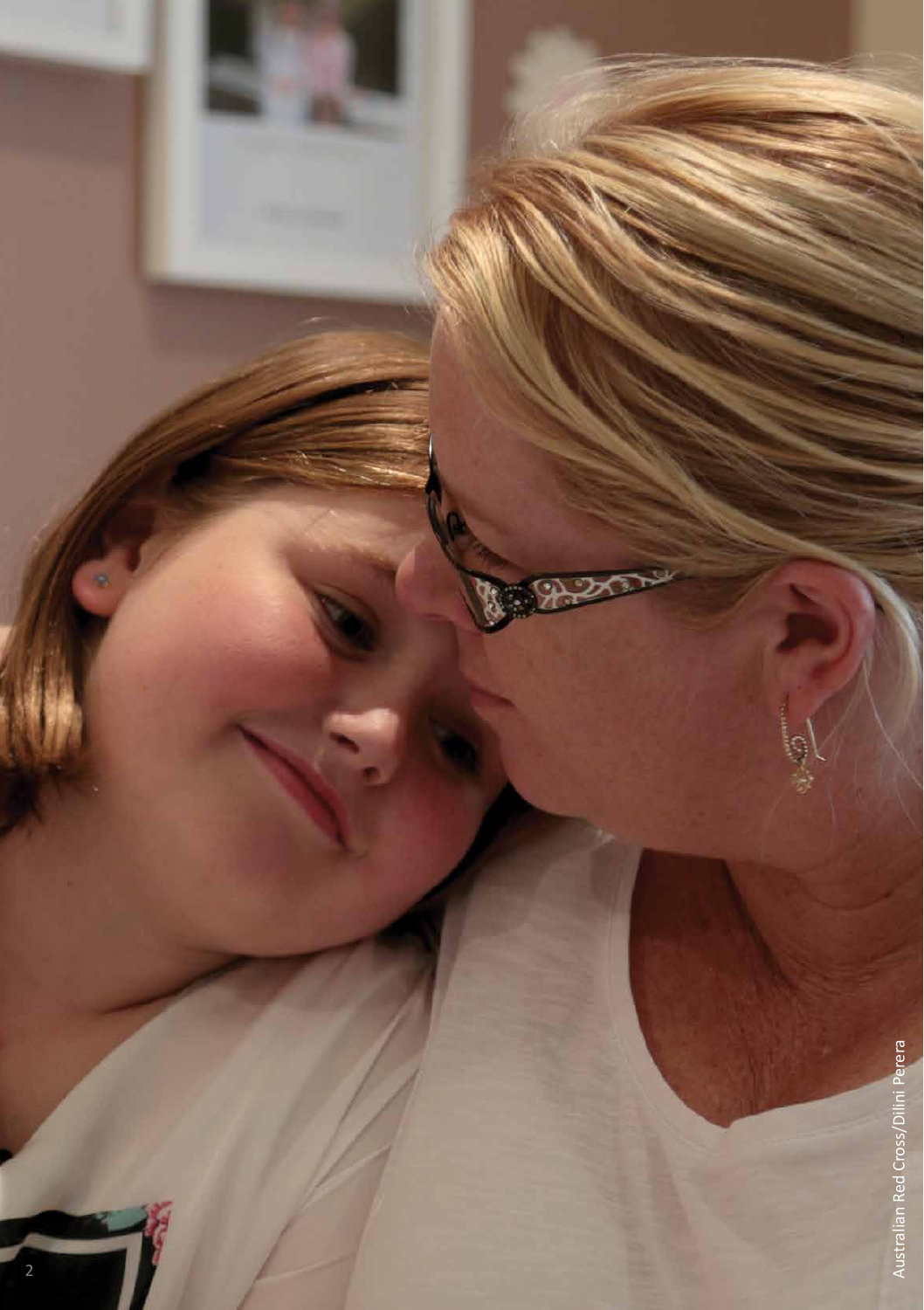# **1 Introduction**

# Emergencies and crises by their very nature are disruptive and can be stressful.

It's normal to have a range of feelings in reaction to a challenging situation. With time and some simple steps, most people cope well with the stress of a crisis.

This booklet provides reflections on and suggestions for parenting during or after a disaster or crisis. Parenting at these times can be overwhelming, and different strategies will work for different people.

### **Remember:**

- Not all situations and recommendations will apply to you and your family
- You do not have to do everything at once.

See the back of this booklet for some resources and supports to help you understand your child's reactions and help them cope. There is also information available to help you understand your own response and that of your family to stress, trauma and grief.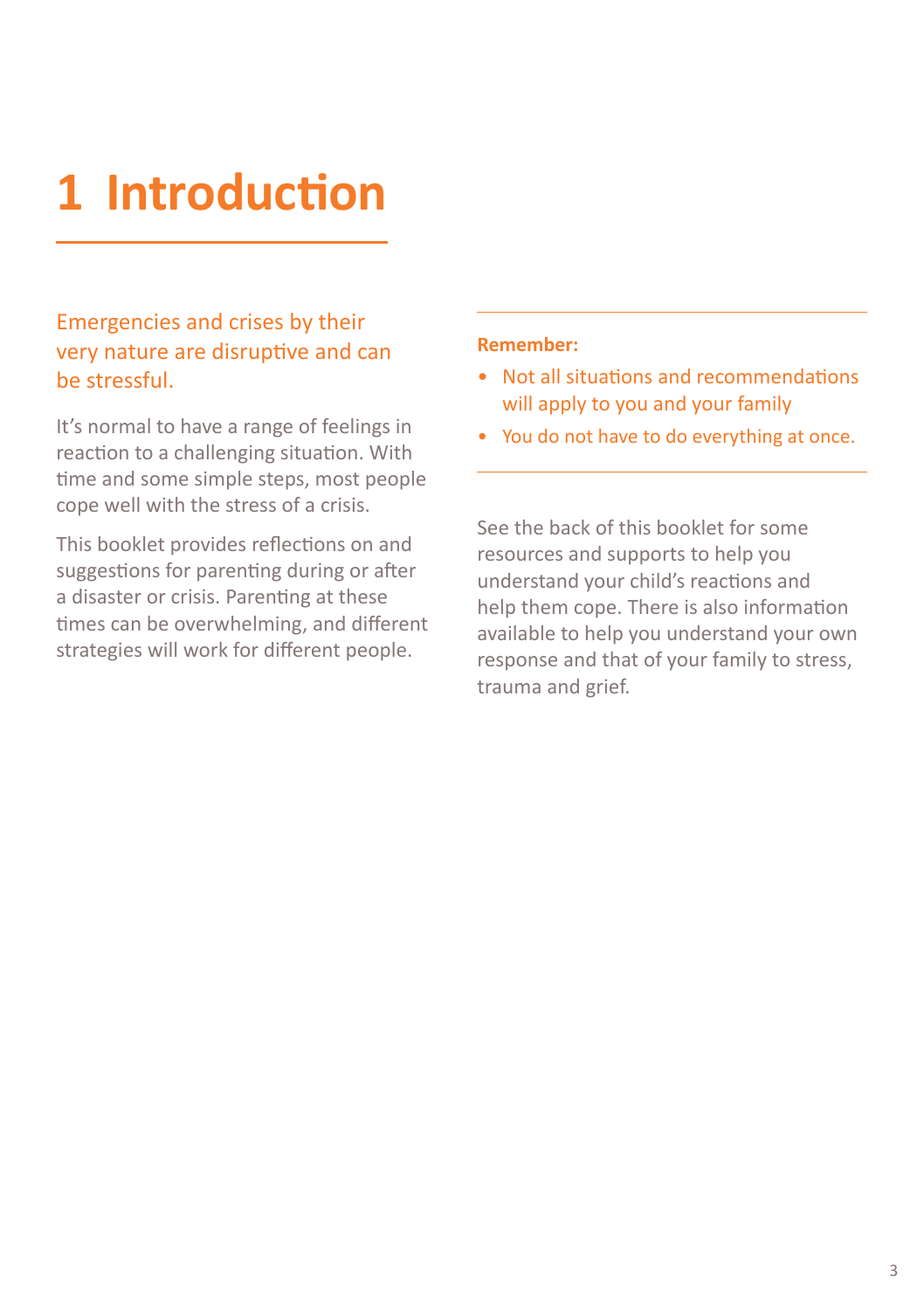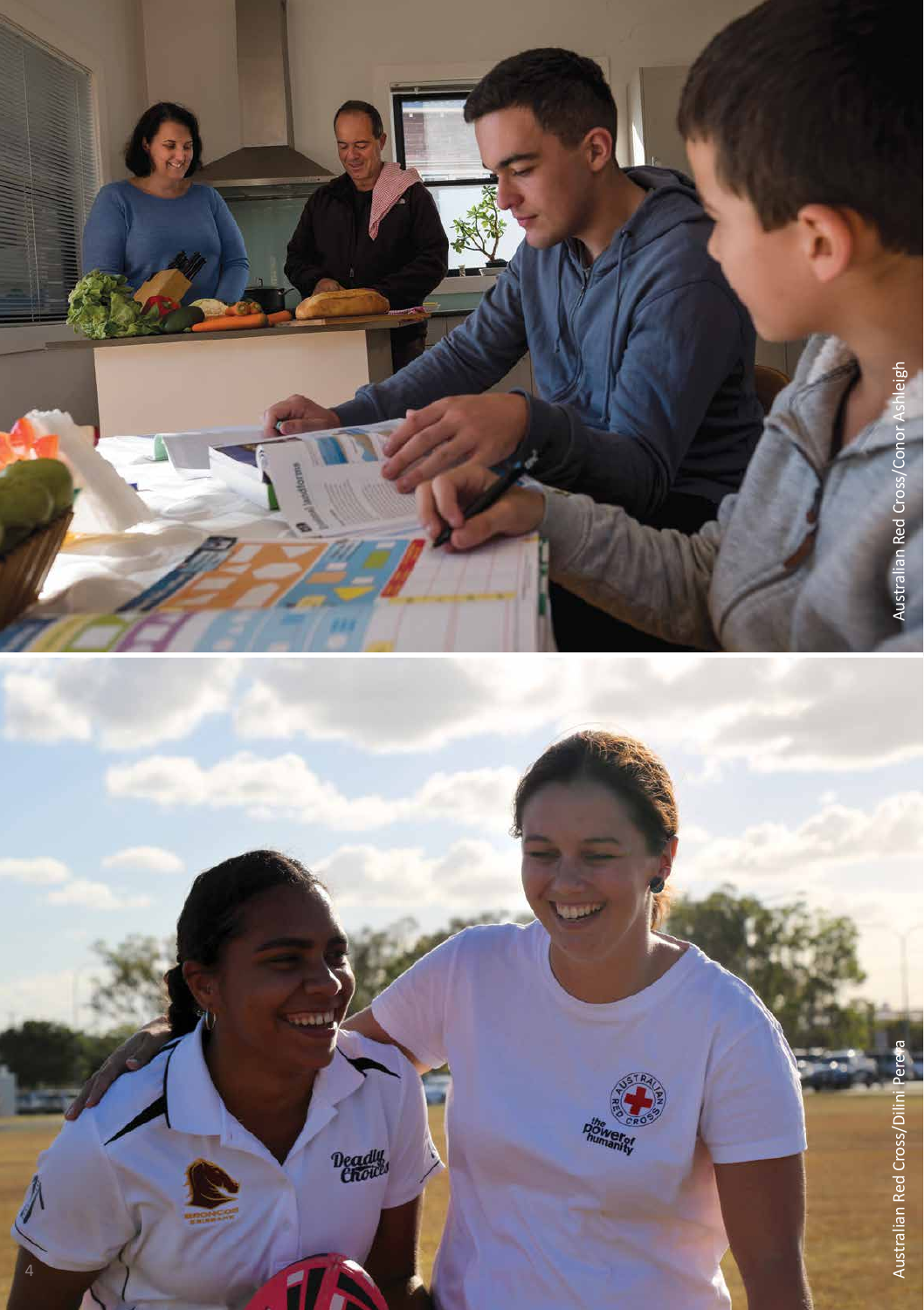# **2 Coping with crisis while parenting**

# Parenting can feel very different during or after a crisis:

- the regular challenges of parenting can feel more difficult
- daily routines are upset or non-existent and can be hard to get back to.
- children may behave, communicate and respond differently due to stress, loss or trauma
- strategies that used to work with your children, like managing tantrums, or reassuring them in stressful situations, may not work in the same way, or at all
- your usual supports family members, friends, the school community and local organisations – might not be accessible or available
- isolation is a common feeling for people experiencing crisis or disaster, but there are supports available.

It is normal for parenting at this time to seem harder or even overwhelming. That may feel like a loss in itself. If you really enjoyed parenting before and felt on top of things, that may change. For a time, parenting might feel more deliberate, less intuitive. You might find parenting motivating, comforting or rewarding during or after a crisis. The experience will be different for everyone and it can also change over time.

## **Parenting is different for everyone**

The demands of your particular situation and the different ways your children and family react to stress and trauma will inform how you cope during or following a crisis. Every child and every family has their own strengths and vulnerabilities. How many children you have, their ages, cultural considerations, if anyone is living with a disability, and/or has additional needs, if your family experiences discrimination, and whether you are a single parent or a blended family can also shape this experience, and it might be very different to that of other parents you know.

Family members can have different views about what is required to help children cope. You may have been in sync with your partner before, and find you now have different ideas about how to support and parent your children.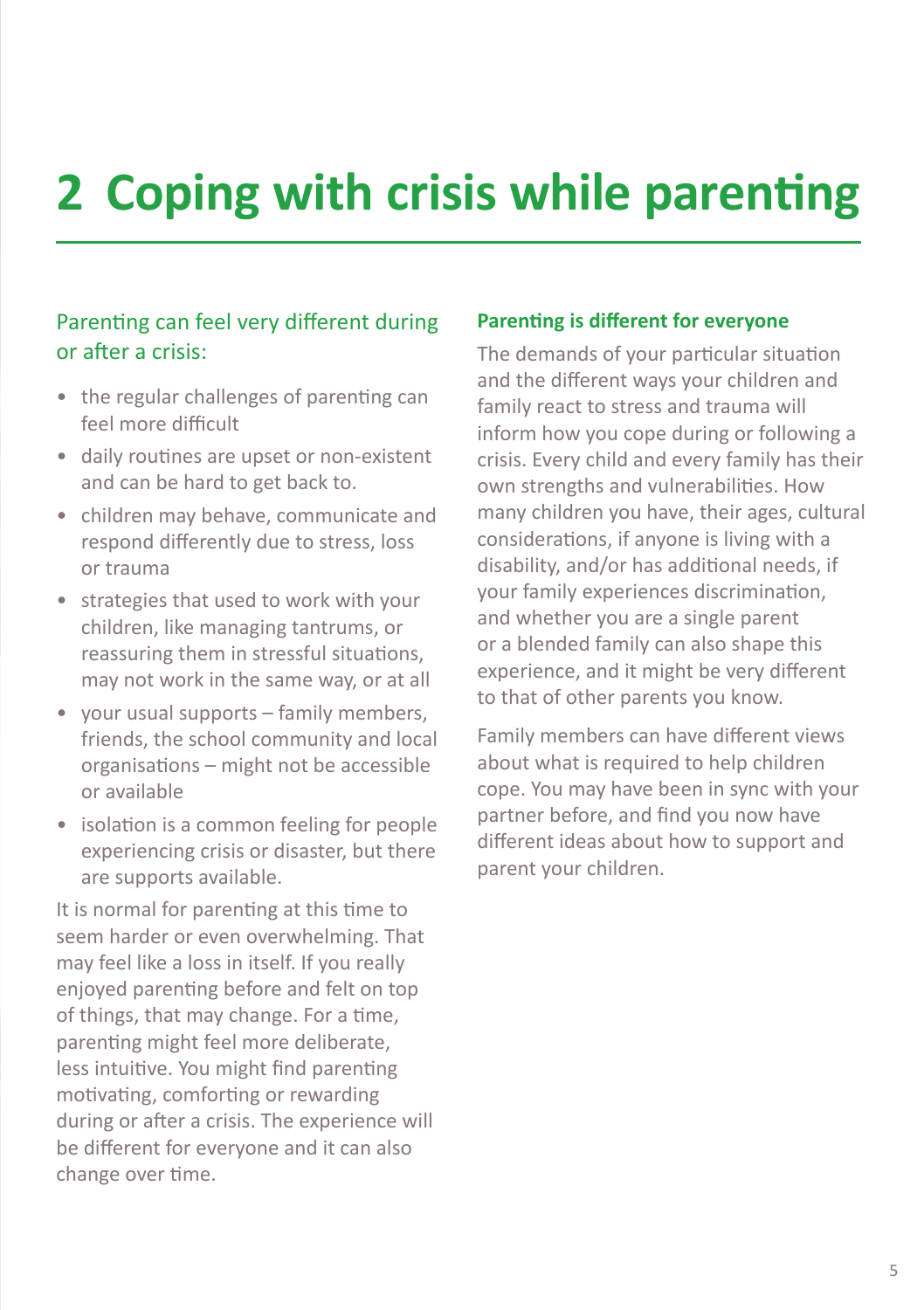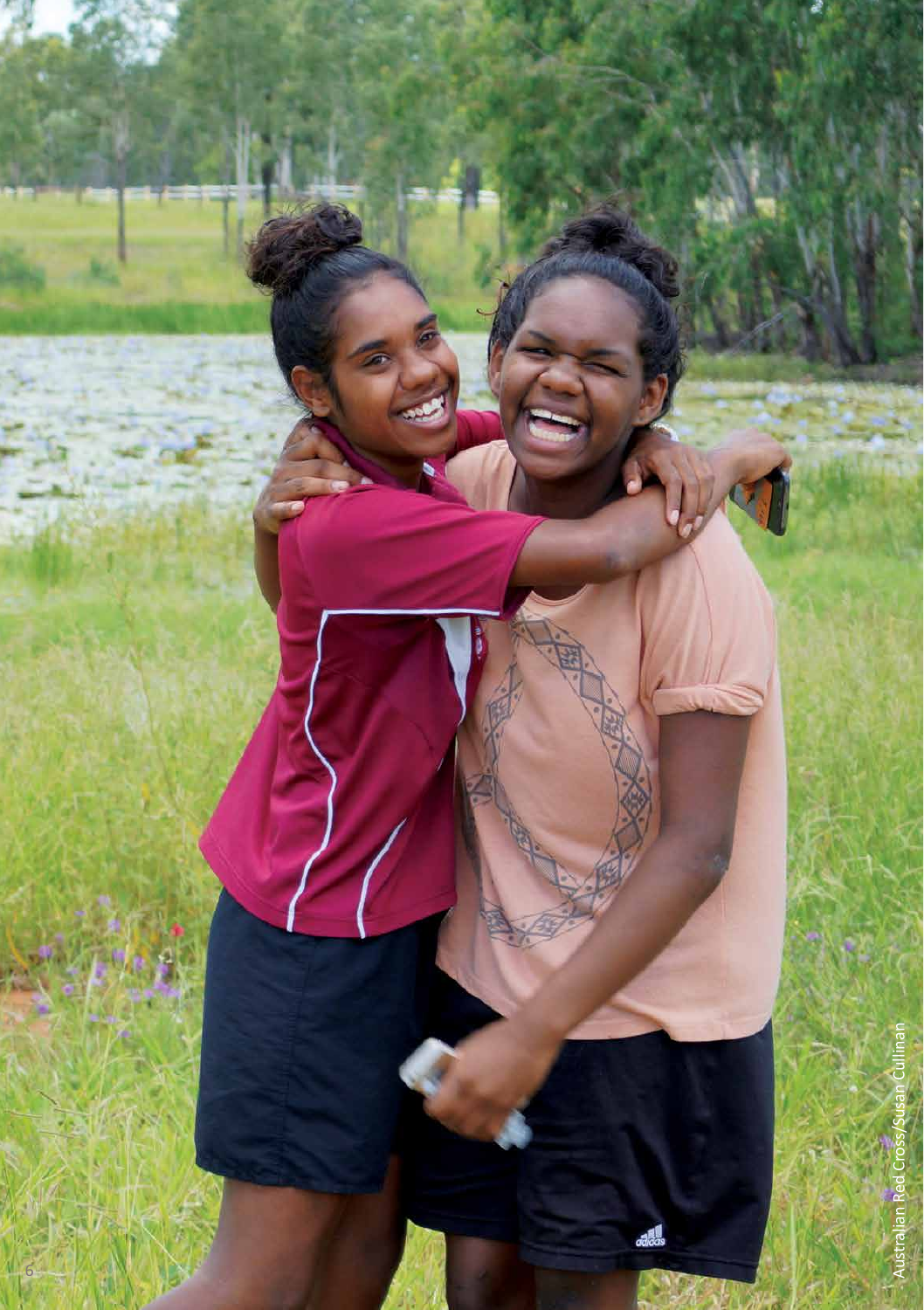# **3 Getting through it**

Recovery takes time, it can be more like a marathon than a sprint. It often takes a very deliberate effort to resist some of the urgency to sprint, especially in the early days and weeks.

Knowing that recovery can take a long time – *a time that one day both you and your child will look back on as a considerable period of your lives* – could help you feel more comfortable about prioritising everyday aspects of family life during or following a crisis.

### **Finding your new normal**

Many people feel driven to 'get back to normal' as soon as possible. This can be difficult because it is likely things won't go back to exactly how they were. That doesn't mean things won't come to feel normal again.

Think about ways to connect your family with familiar items or occasions such as:

- family traditions and everyday activities (maybe in a new location, maybe with some minor changes)
- replacing or recreating items or events that were lost or unable to go ahead
- placing photos around that family or friends might have stored digitally.

Routines are a key way to bring a sense of stability. If you are not able to re-establish previous routines, start building new ones with your children. For example:

- read them a story before bed every night
- eat dinner together
- go to bed at the same time every day.

# **The 'little things' families value are important**

Daily family rituals or activities that you really want to do with your children can seem small compared to all the other tasks that need to be done during or following a crisis. But the value of the 'little things' should not be underestimated. They are important parts of family life that can help you and your family get through difficult times. They can help:

- restore your sense of normal family life.
- create new memories of this time in your life. You might find that it means a lot to create some happy memories from this challenging period.
- you and your children feel more settled, calmer, and closer to normal. Doing activities together can create a comfortable space to talk and for children to feel close and connected to you.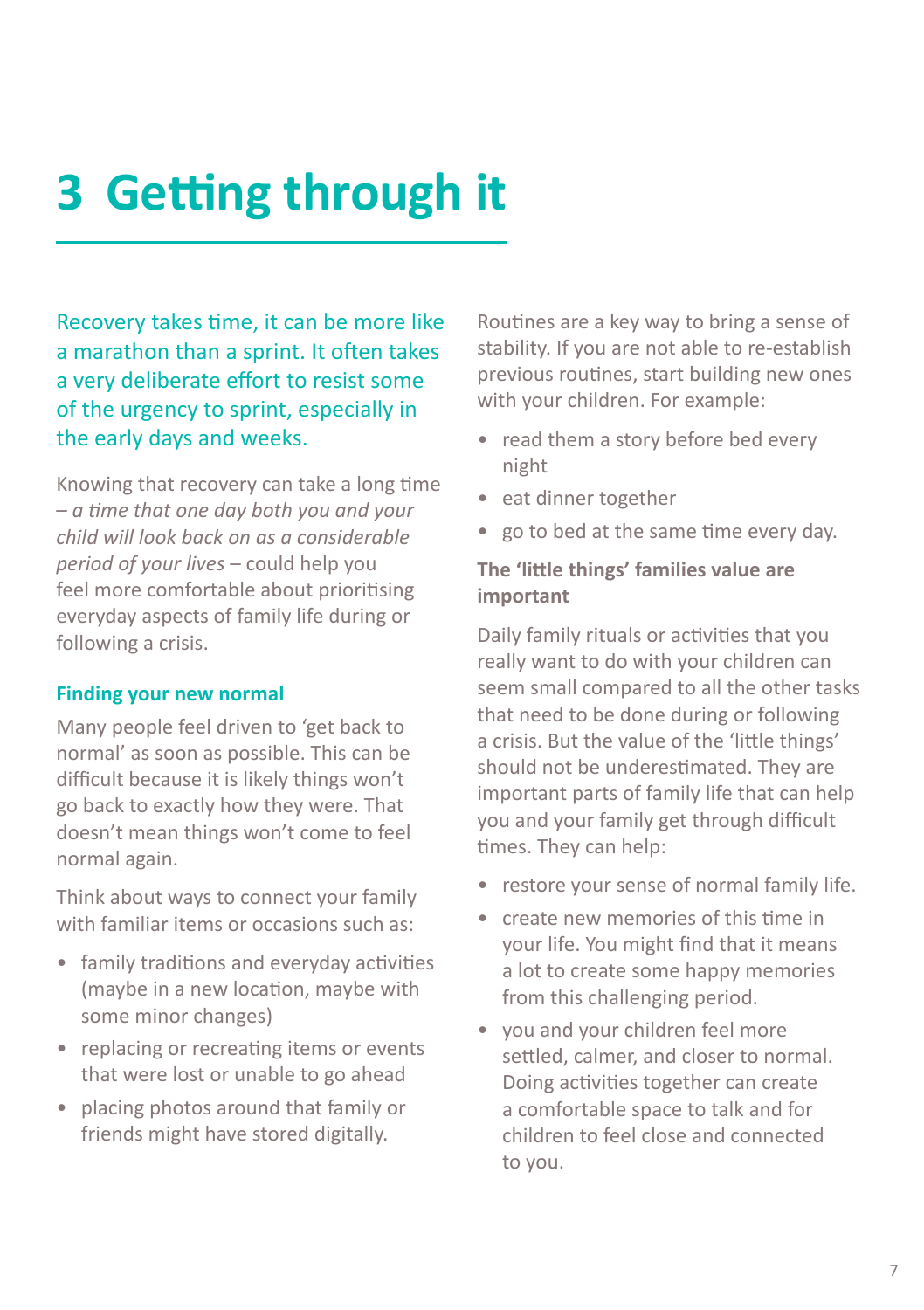The 'little things' might be:

- playing games
- reading books
- going for a walk or to the park
- cooking
- growing plants
- watching movies
- doing crafts, sewing, carpentry. What you make can help make living spaces feel more familiar.
- singing and/or dancing to music
- just being silly.

## **The challenge of 'looking after yourself'**

A key recommendation for helping children cope is for you to focus on and care for yourself. This can be difficult to prioritise, particularly when it can seem like other things might help your children more directly.

**Remember:** Giving your mind and body a break will help give you energy to tune in to your children and partner, and complete the many tasks you want or need to do. Try following the advice you would give your best friend if they were in the same situation as you. We are often kinder to others than ourselves.

**Practical tip***:* Lean on friends and family. Where possible, organise events where adults spend time together while children play, like a playdate or picnic. Where distance is an issue, organise video or phone calls with loved ones.

## **The challenge of managing emotions**

It is normal to feel a range of emotions during or following a crisis. Finding ways to express emotions can be particularly difficult for parents. Sometimes it seems like suppressing or shutting down emotions might be the only way to function day-today and a practical way to help foster a calm and stable environment in the home.

Some parents worry that if they take time out to deal with challenging emotions, they may not be able to set them aside when they need to function on a practical level. However, not addressing troubling emotions can lead them to intensify and become even harder to manage later.

Experiencing strong emotions, or reacting suddenly and intensely to what usually seem to be quite minor issues are common responses to stress and trauma. This can be distressing for children to experience themselves, and to see in their parents. This is part of the reason looking after yourself is so important.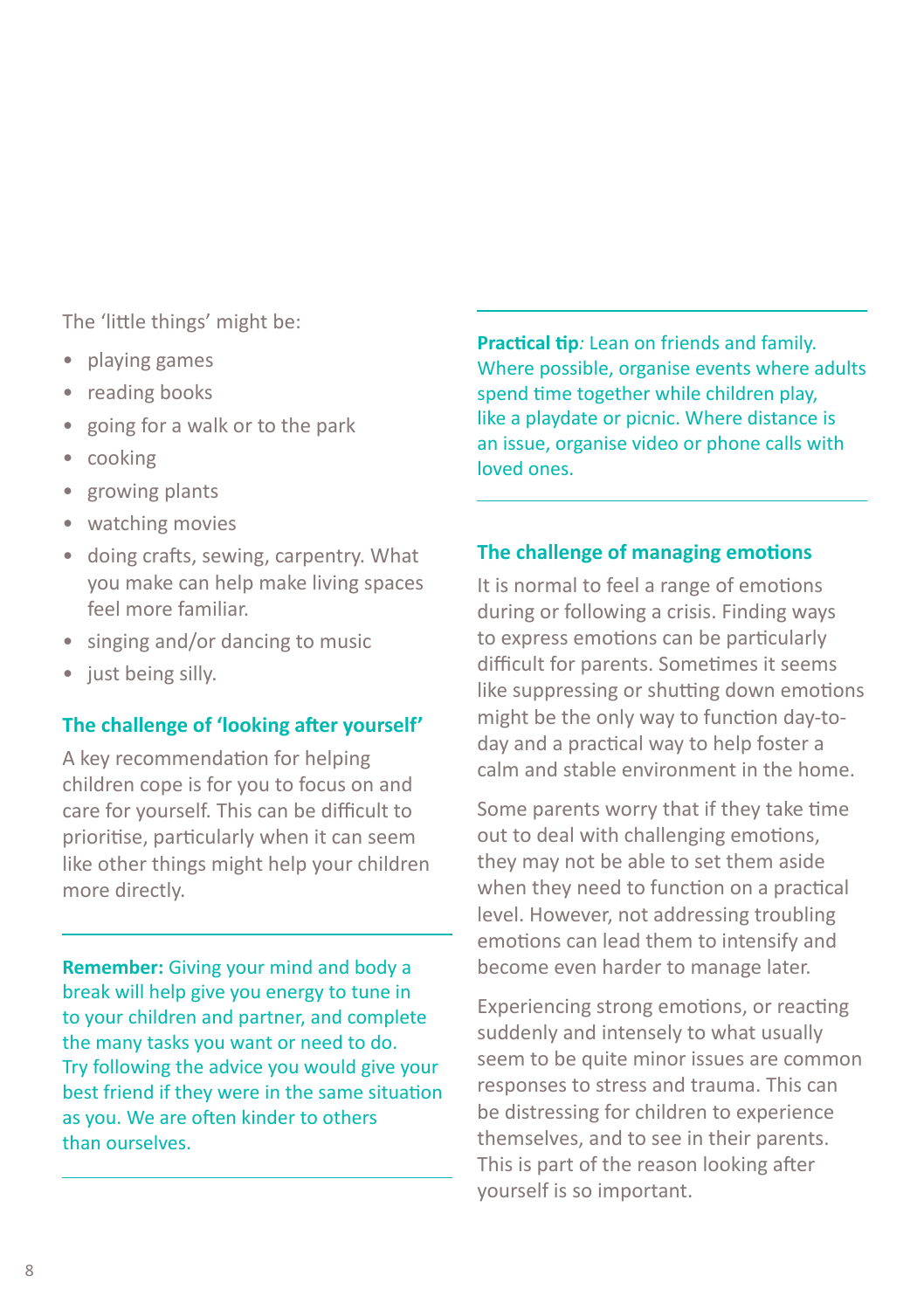During or after a crisis, you, or someone you love may struggle with patience and tolerance. Intense emotions such as anger, fear and sadness can seem uncontrollable at times and flow through relationships between partners or between parents and their children.

If you are struggling with your own reactions, sometimes it can be as simple as stopping in the middle of a conversation or argument, taking a deep breath or removing yourself from the situation. You might:

- go to another room
- go for a walk
- focus on something specific to settle yourself such as counting the flowers in a vase, or pushing your toes down to the floor for five seconds then relaxing for five seconds and repeating.

Sometimes it just isn't that simple. You might want to talk to someone, such as a health or mental health professional, particularly if you are finding that:

- your own or your partner's behaviour is of concern to you, if it has become aggressive, violent, threatening or withdrawn
- aspects of yours or your partner's behaviour have become more intense or frequent than usual

• you or they are reacting strongly to your children's behaviour.

There are services available to support you to manage these challenges. You may wish to ask questions, share your experience or worries, and talk through strategies to help you manage. If you, or someone you know needs support, reach out to these services:

- **• Relationships Australia**  ph: 1300 364 277 [www.relationships.org.au](http://www.relationships.org.au)
- **• 1800 Respect**  ph: 1800 7377328 [www.1800respect.org.au](http://www.1800respect.org.au)
- **• Kids Helpline**  ph: 1800 55 1800 www.[kidshelpline.com.au](http://kidshelpline.com.au)

Children and young people are often aware of their parents' emotions including any arguing or aggression between parents. They do not have to witness an argument, as they may overhear or sense that something is wrong.

• talk to your children about how you feel and how your behaviour is a response to stress, and whether or not it was appropriate. This is important as children, including the very young, might feel as though it is their fault.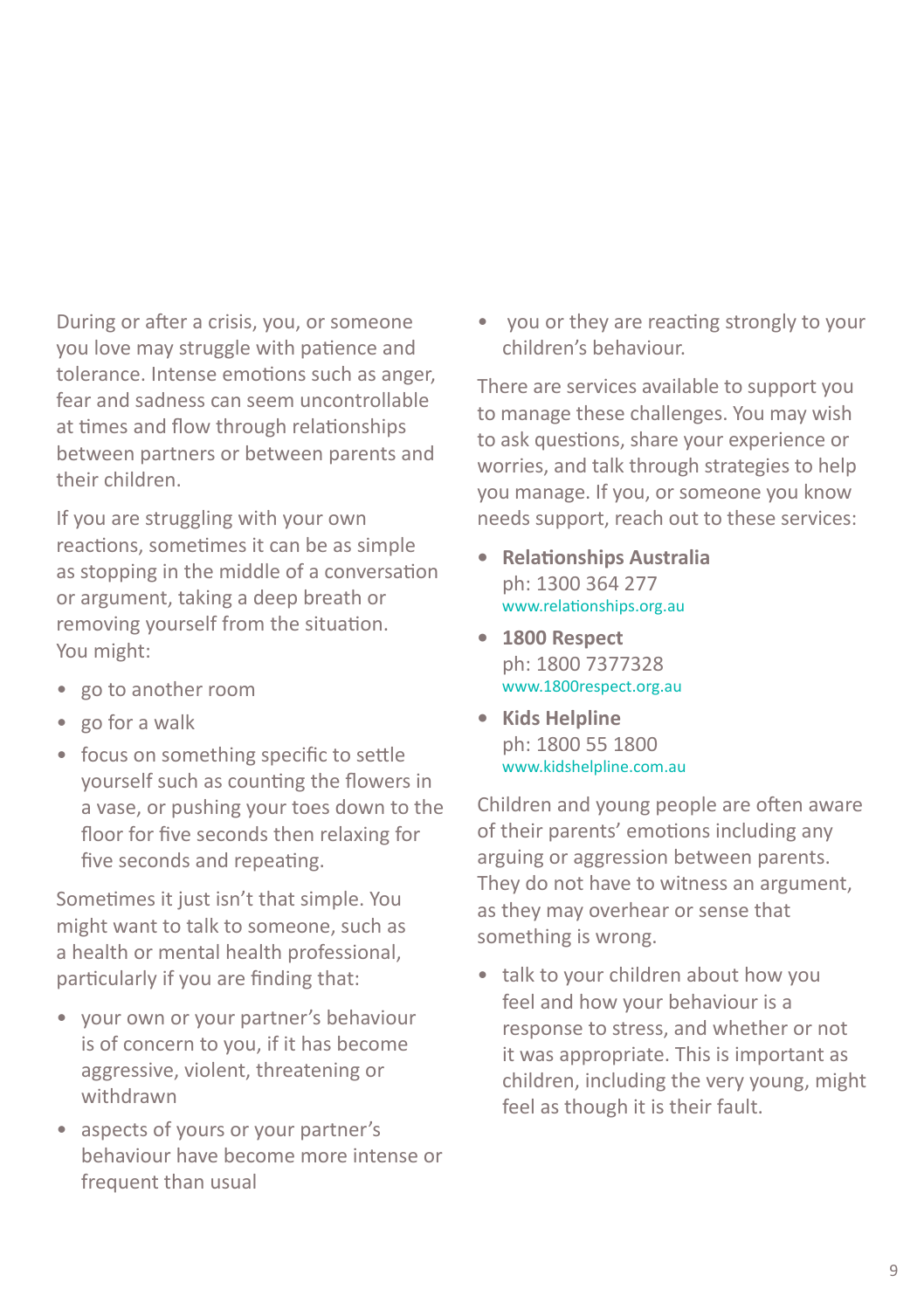• make plans with neighbours, or friends and family to provide a safe place for your children to go, possibly at short notice, if you are struggling.

### **Wanting to be a good parent**

Parenting can be hard at the best of times, let alone during and after a crisis. Being overloaded by demands, dealing with strong, unpredictable emotions and needing to adapt and respond to new situations can leave people feeling like an inadequate parent.

When you feel like this, it can seem really hard to talk to other parents or professionals. This can leave you feeling isolated. During or after a crisis, some of the supports your family normally relies on can be unavailable, which adds to this feeling of isolation.

Research tells us that doing the best you can doesn't mean you have to aim for perfection, and you don't have to do it all on your own. Drawing on reinforcements, particularly when you are feeling worn down or overloaded, will help support you and your child.

• if you don't feel up to talking to your child at a particular time about the traumatic event, you can let them know and direct them to a trusted auntie, uncle, friend, sports coach or professional to answer questions and have the full conversation.

- if you are worried or have a 'gut feeling' things are not going well for your child and/ or your relationship, you can enlist a trusted friend or professional to help.
- if you are unable to access your usual supports, you could seek out online support groups for parents coping with similar challenges, or even start one.

# **Remember:** Parenting isn't about perfection, it's about relationships and connection.

You may already have relationships you can turn to for support, but it can also help to make new connections. Sometimes people have conflicted feelings about 'seeking help'. You might think that others need the support more than you, or if you're a single parent, you may have worked very hard to be independent, and inviting support in might feel like a compromise. The old adage, 'it takes a village to raise a child' might help. Disasters, stress, loss and trauma by their very nature can overwhelm our usual capacity and supports – it is never too early or too late to ask for help. Other people going through the same event or similar events in the past may welcome an opportunity to help.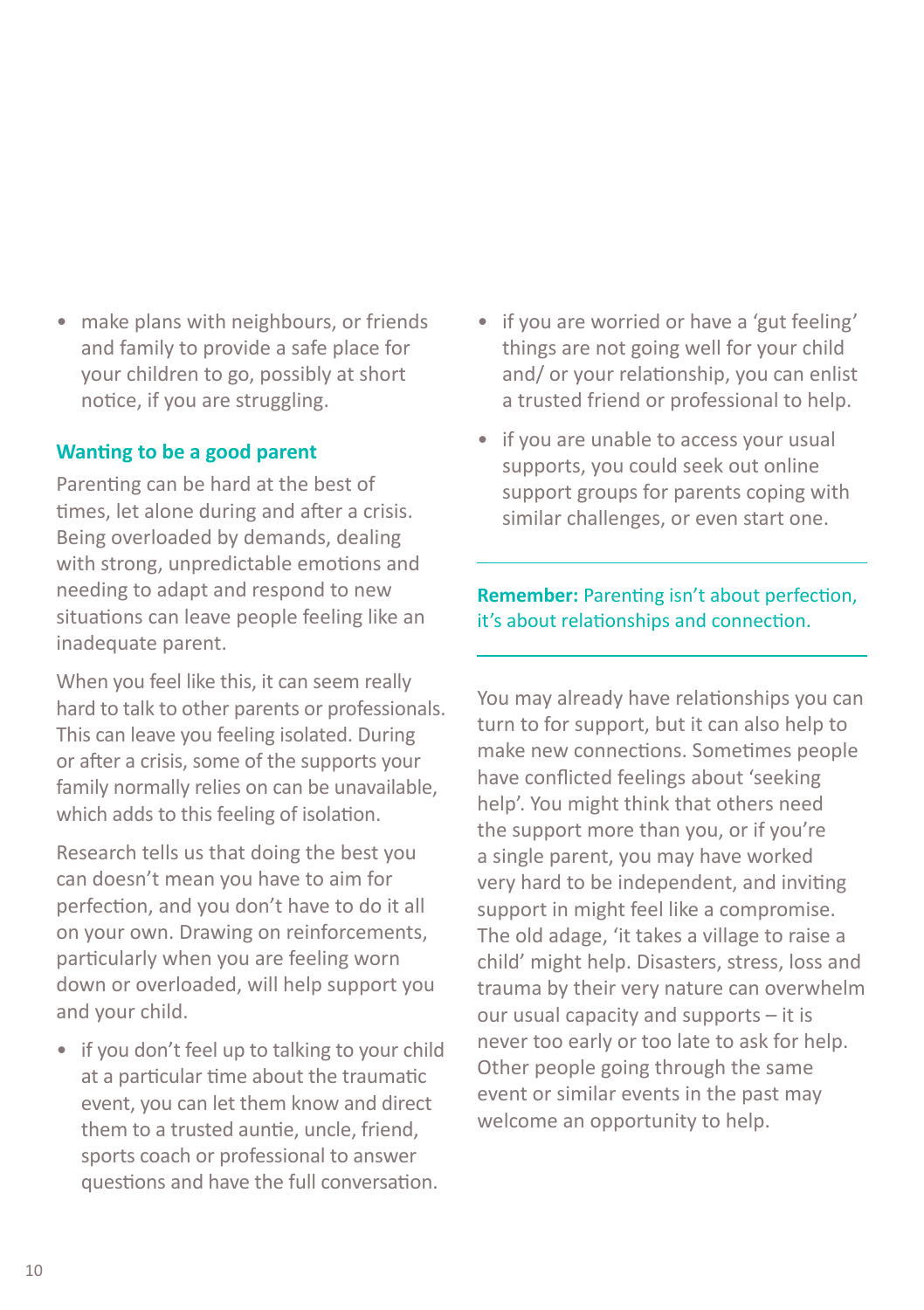

**Remember:** For the majority of children (and adults), the intense or difficult feelings, thoughts, and behaviours, often described as symptoms of a traumatic experience, will gradually decrease over time and eventually resolve. This can happen on its own or with the support of family and friends. There are also formal supports available to you.

Your understanding of, support for, and relationship with your children can help them cope with difficult times. The experience of overcoming a traumatic event may equip them to face life's challenges in the future.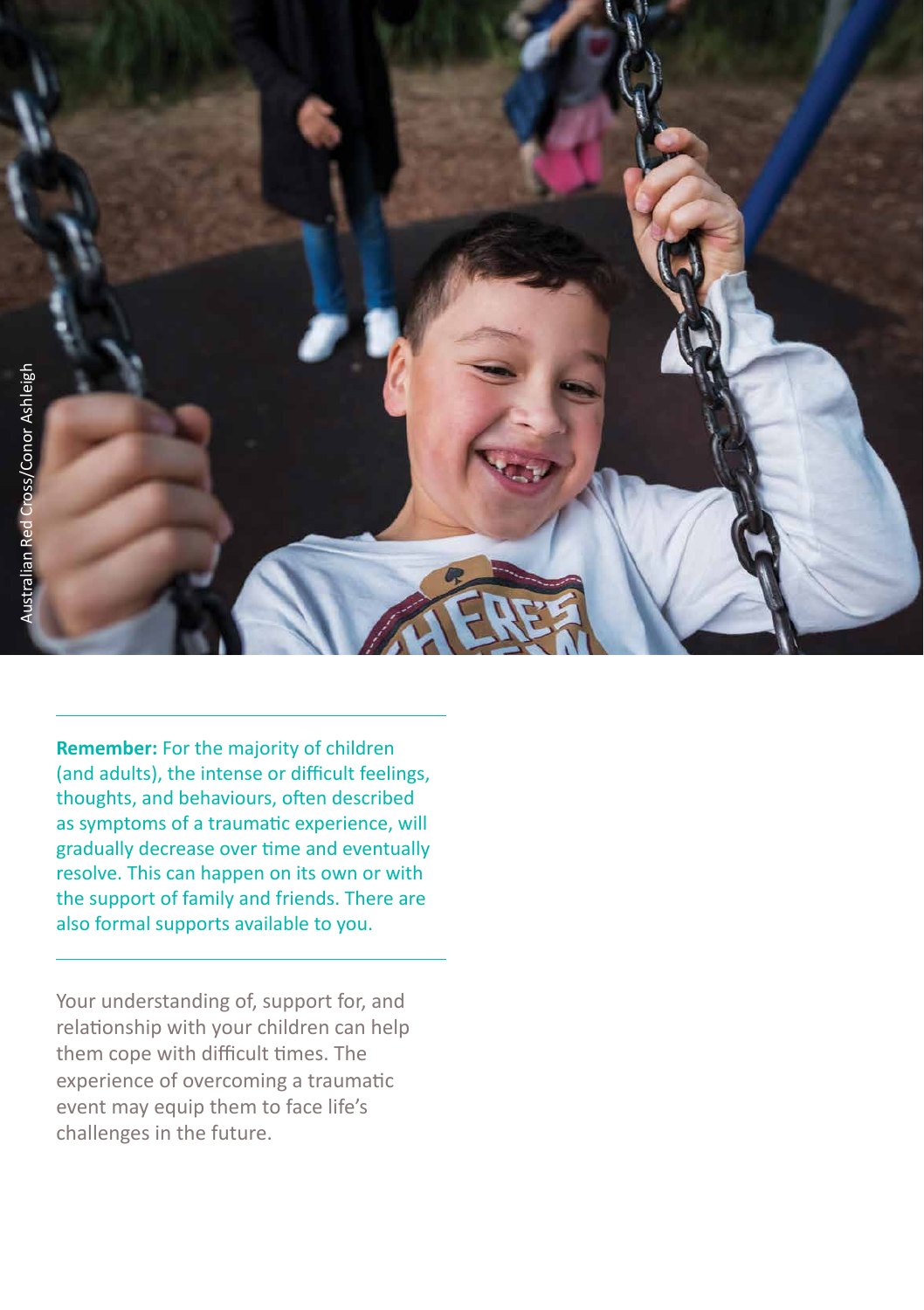# **4 Helpful resources**

| <b>Resource</b>                                                                                                                                                                                                                                          | Who is this for                                                                    | <b>Brief overview</b>                                                                                                                                                                                                       |
|----------------------------------------------------------------------------------------------------------------------------------------------------------------------------------------------------------------------------------------------------------|------------------------------------------------------------------------------------|-----------------------------------------------------------------------------------------------------------------------------------------------------------------------------------------------------------------------------|
| <b>Australian Red Cross</b><br>Coping with a major<br>personal crisis<br>www.redcross.org.au/<br>getmedia/6ba3063e-426a-<br>44c8-8239-b8179bec9185/<br>Coping-with-a-major-personal-<br>crisis-booklet.pdf.aspx                                          | People needing<br>information, support or<br>advice following a crisis             | It's normal to have a range of feelings<br>in reaction to an abnormal situation.<br>This booklet contains information<br>about some of the reactions and<br>suggests ways to cope after an<br>emergency.                    |
| <b>Australian Red Cross</b><br><b>Helping Children and</b><br>young people cope with<br>crisis<br>www.redcross.org.au/<br>getmedia/83e409b3-27db-<br>4902-9f05-7dfdb2aee9b8/<br>Helping-Children-and-Young-<br>People-Cope-with-Crisis-2020.<br>pdf.aspx | Parents and carers<br>of children and young<br>people                              | This booklet is designed to help<br>parents understand why and how<br>children might react to challenging and<br>overwhelming experiences and help<br>parents respond to the needs of their<br>children.                    |
| <b>Australian Red Cross</b><br>After the emergency<br>www.redcross.org.au/<br>getmedia/3f02c687-efff-480b-<br>9f0b-f44f004e51a9/after-the-<br>emergency-kids-booklet.pdf.<br>aspx                                                                        | Children aged<br>5-8 years                                                         | This book enables children to think<br>about what has happened and be<br>aware of the feelings they may have<br>after an emergency. You can use this<br>book as a tool to discuss with children<br>how they may be feeling. |
| <b>Beyond Blue</b><br>www.beyondblue.org.au                                                                                                                                                                                                              | People wanting<br>information and<br>support for anxiety,<br>stress and depression | Free tips and resources to help you<br>look after your mental health, or<br>support your loved ones.                                                                                                                        |
| <b>Birdie's Tree</b><br>www.childrens.health.qld.gov.<br>au/natural-disaster-recovery/                                                                                                                                                                   | Children aged 0-5 years                                                            | Illustrated stories, therapeutic games<br>and resources to help children aged 0-5<br>years understand different emergencies<br>and work through their feelings.                                                             |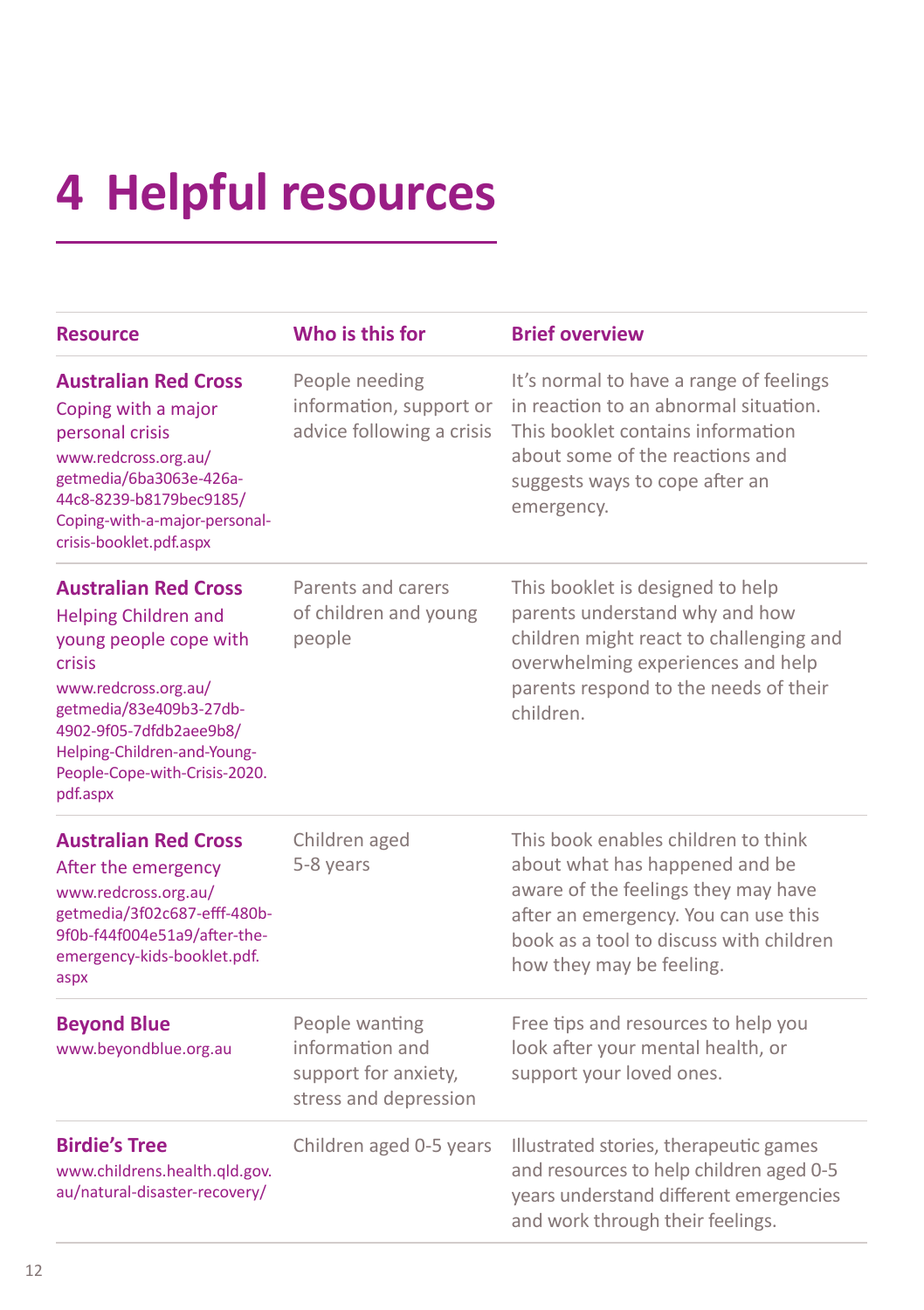| <b>Resource</b>                                                                                            | Who is this for                                                             | <b>Brief overview</b>                                                                                                                              |  |
|------------------------------------------------------------------------------------------------------------|-----------------------------------------------------------------------------|----------------------------------------------------------------------------------------------------------------------------------------------------|--|
| <b>Headspace</b><br>www.headspace.org.au                                                                   | People aged 12-25, or<br>those caring for them                              | Resources, information and support for<br>people aged 12-25 and those caring for<br>them.                                                          |  |
| <b>Kids Helpline</b><br>1800 551 800<br>www.kidshelpline.com.au                                            | Young people aged<br>5-25 years                                             | A free and confidential phone and<br>online counselling service for young<br>people aged 5 to 25 years.                                            |  |
| <b>Lifeline</b><br>13 11 14<br>www.lifeline.org.au                                                         | People in need of crisis<br>support, for them or<br>their loved ones        | A free 24-hour crisis support life to<br>support people and prevent suicide.                                                                       |  |
| <b>Mindspot Clinic</b><br>1800 61 44 34<br>www.mindspot.org.au                                             | Adults                                                                      | A free online and telephone clinic<br>providing assessment and treatment<br>services for adults with anxiety<br>and depression.                    |  |
| <b>Phoenix Australia</b><br>(Centre for Posttraumatic<br><b>Mental Health)</b><br>www.phoenixaustralia.org | Children or teenagers<br>who have been<br>through a traumatic<br>experience | Resources and information for parents<br>to help their children after a traumatic<br>event.                                                        |  |
| <b>Relationships Australia</b><br>1300 364 277<br>www.relationships.org.au                                 | Everyone                                                                    | Leading provider of relationship<br>support services for individuals,<br>families and communities.                                                 |  |
| <b>1800 Respect</b><br>1800 7377328<br>www.1800respect.org.au                                              | Everyone                                                                    | Free confidential information,<br>counselling and support service.                                                                                 |  |
| <b>Smiling Mind</b><br>www.smilingmind.com.au                                                              | Everyone                                                                    | A free mobile phone application of<br>guided mindfulness meditations with<br>special programs for children, young<br>people, families, and adults. |  |